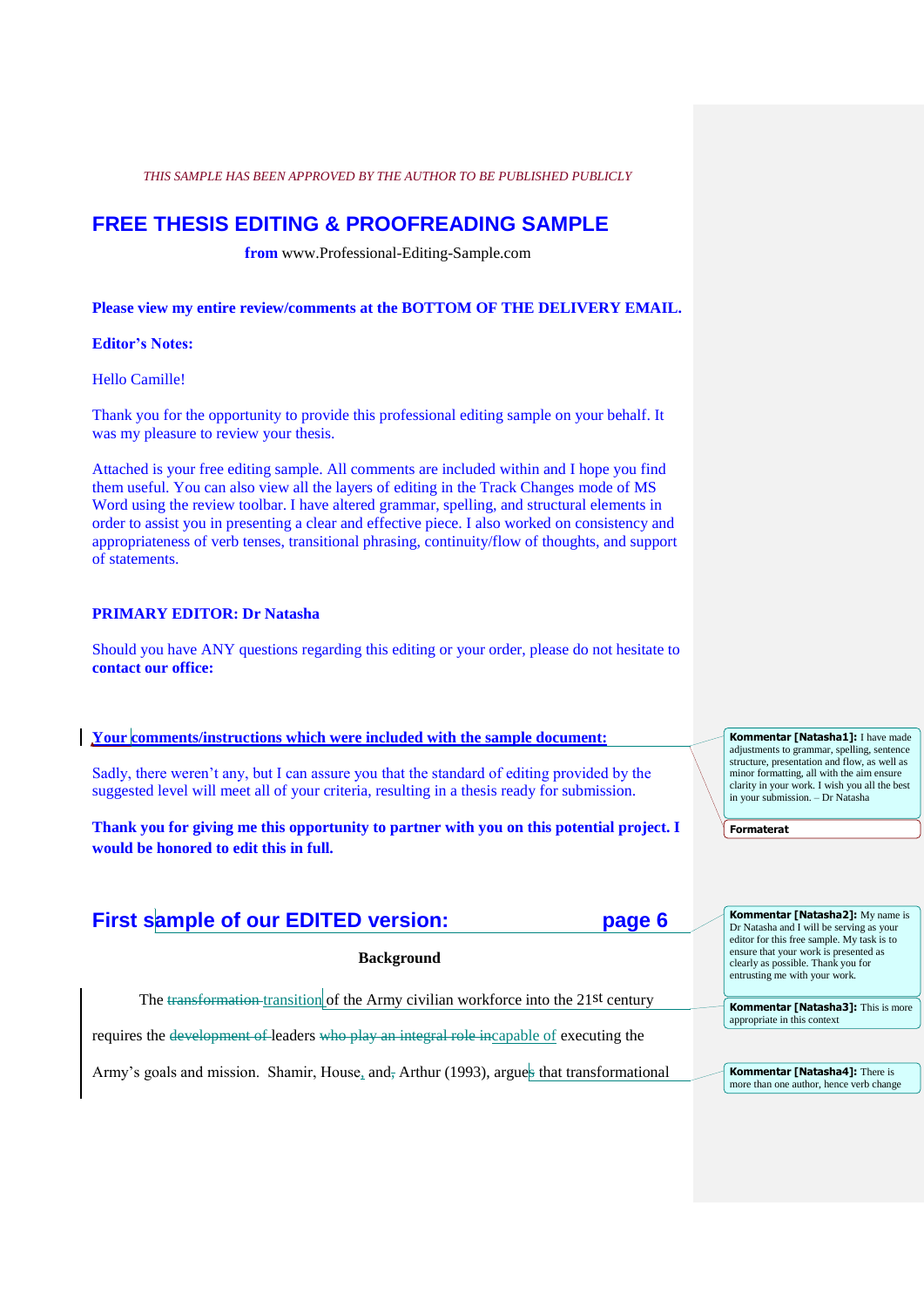leadership affects the follower's self-concept by heightening self-esteem and self- worth, and resultings in personal commitment to the leader and the mission, as well as self-sacrificial behavior, organizational commitment, and task significance. If civilian employees are to succeed as leaders, training and education must eontinue be an integral part throughout of an their entire career, in order to if they are to keep up with the changes that occur as the Army continuously transforms (Department of the Army, 2006b).

Transformational leadership development plays an integral part in the growth of the Department of the Army civilian workforce. <del>Transformational leadership</del>It allows for the unification of Army's mission and vision statement to create a synergy, not just for senior leaders, but also employees. The CES Policy (2006) states:

The complexities of the 21st century security environment require more of Army leaders at all levels. As we have seen in Iraq, Afghanistan, Korea, Europe, across the Americas, and in peace enforcement operations around the world, the actions of leaders can have strategic consequences. To be effective today and tomorrow, we are growing a new breed of leader - one more akin to a pentathlete, who is able rapidly transition between complex tasks with relative ease (p. 4.).

The rapid Army transformation of the Army-requires leaders to act promptly and become more proficient and decisive in decision making processes. With This is clearly indicated by  $\alpha$ -the shift in the Army's transformation paradigm, "Army civilians will become multi-skilled leaders civilian leaders of the 21st Century who personify the warrior ethos in all aspects, from war-fighting support to statesmanship, to business management" (Army Management Staff College, 2009, para. 2).

The background for this study focuses on the effectiveness of the CES on transformational leadership development within the Department of the Army civilian **Kommentar [Natasha5]:** Too much repetition of the same phrase. It is not necessary as it is clear from the context what is meant.

**Kommentar [Natasha6]:** This was not sufficiently informative

**Kommentar [Natasha7]:** This made the sentence incomplete.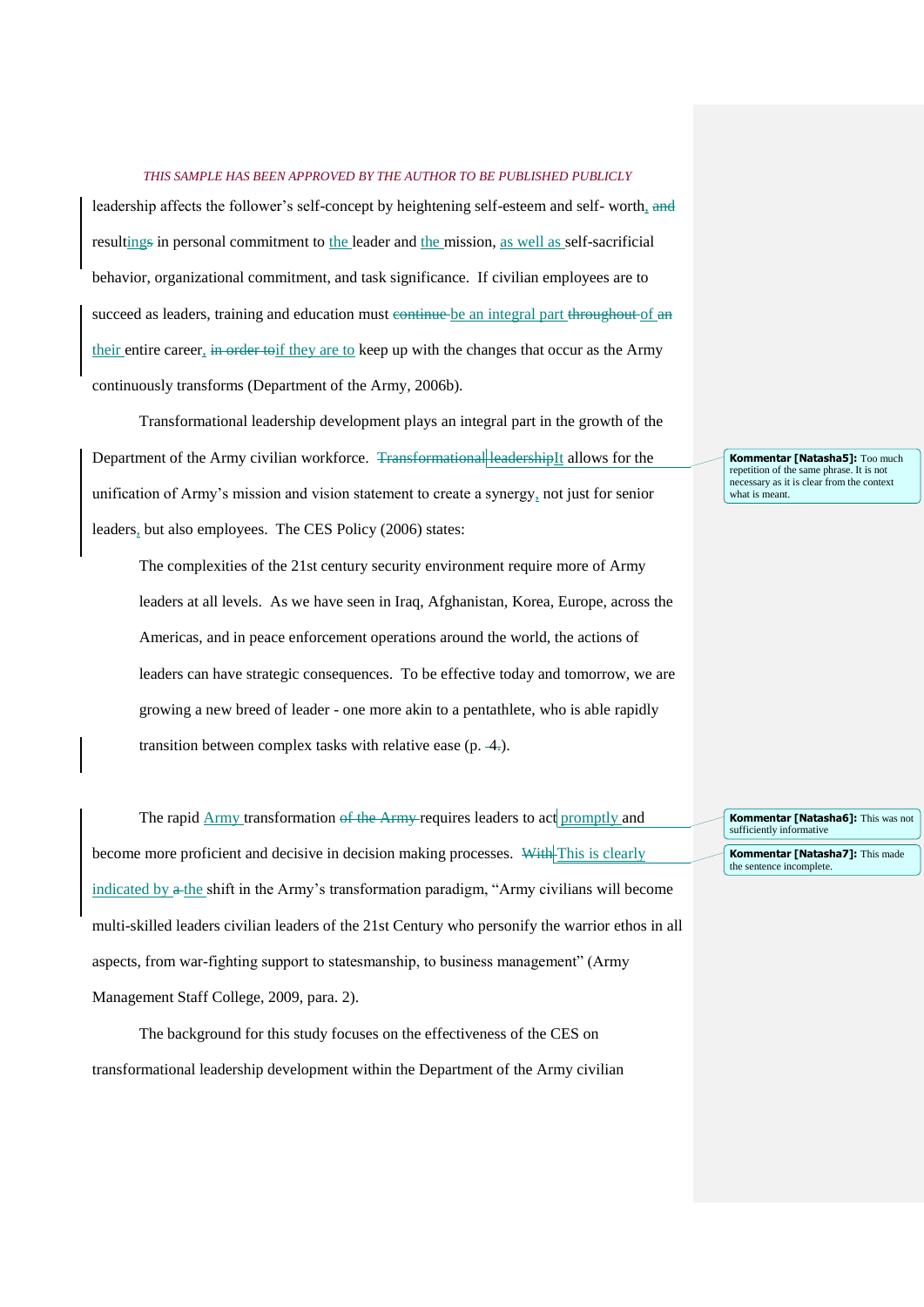workforce. The need to reinforce management attitudes in employing effective strategies and resources to better support and develop professional and the current and future needs of the Army civilian workforce allows the Department of the Army to meet the current and future challenges of the transformational Army. In addition, the CES within the Department of the Army civilian workforce enhances emerging opportunities and promotional advancement of current and future transformational leaders. McNamara (2006) states "Effective management development programs help students (learners) take a system's view of their organizations, including review of how major functions affect each other. Assignments include recognizing and addressing effects of one action on their entire organization" (Management Development Planning, para. 5).

# **Second Sample of our EDITED version: page 17**

# **Significance of Study to the Field of Leadership**

A wide range of studies have been conducted in the field of transformational leadership in a non-military organizations, resulting. These have resulted in a significant number of theories explaining on how and whythe reasons behind the evident variations in the effectiveness of leaders effectiveness varies (Hunt, Dodge, & Wong, 1999). Bennis and Thomas (2002) found the most reliable indicators and predictors of true leadership were an individual's ability to find meaning in a negative event and to learn from even the most trying circumstances. Bennis and ThomasThe authors discussed participative leadership as a movement that continues to influence the shape of workplaces around the world. According to Bass (1990), participative leadership is an element of transformational and transactional leadership styles.

**Kommentar [Natasha8]:** The writing is more fluid when the two sentences are joined.

**Kommentar [Natasha9]:** This is not the best choice of words, hence the sentence was restructured to improve flow and style.

**Kommentar [Natasha10]:** This close to the original citation, there is no confusion of who is referred to.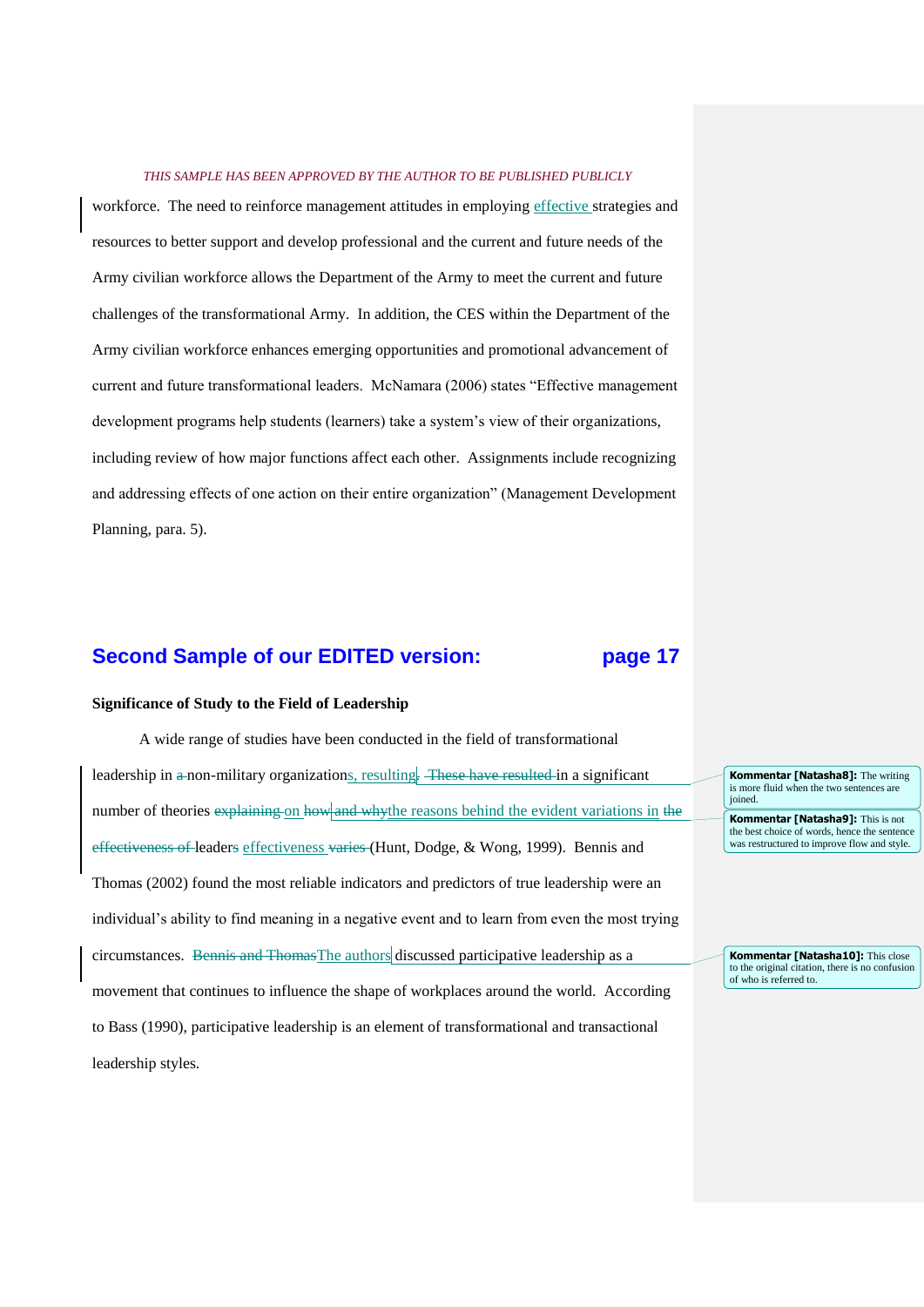Goleman (2000) found that leaders used six different leadership styles other than transformational, transactional, and laissez-faire leadership styles. Looking at the inner core of transformational, transactional, and laissez-faire leadershipthe aforementioned styles, associations were made with Goleman's six leadership styles of coercive, authoritative, affiliated, democratic, pace-setting, and coaching. Various studies have supported the idea that t<sub>Transformational</sub>, transactional, and laissez-faire leadership styles have research supporting that influence the morale of an organization's workforce, is which is directly linked to profitability and success (Levine, 2004). Levine went on to say employee morale is an important element of organizational success, and as it creates an environment where individuals enjoy coming to work. Satisfied employees perform better, resulting in higher performance and efficiency, which leadse to profitability. Effective leaders need the same common traits as transformational and transactional leaders.

The data that is being gathered from for the present study may contribute to the body of knowledge of leadership, either by establishing a relationship between leadership styles and training effectiveness, or by identifying how and why the Army's culture contributes to or hinders civilian leadership.

**Kommentar [Natasha11]:** Verb tense agreement with 'found'

**Kommentar [Natasha12]:** This is more concise and equally informative

**Kommentar [Natasha13]:** Verb tense agreement with the rest of this sentence.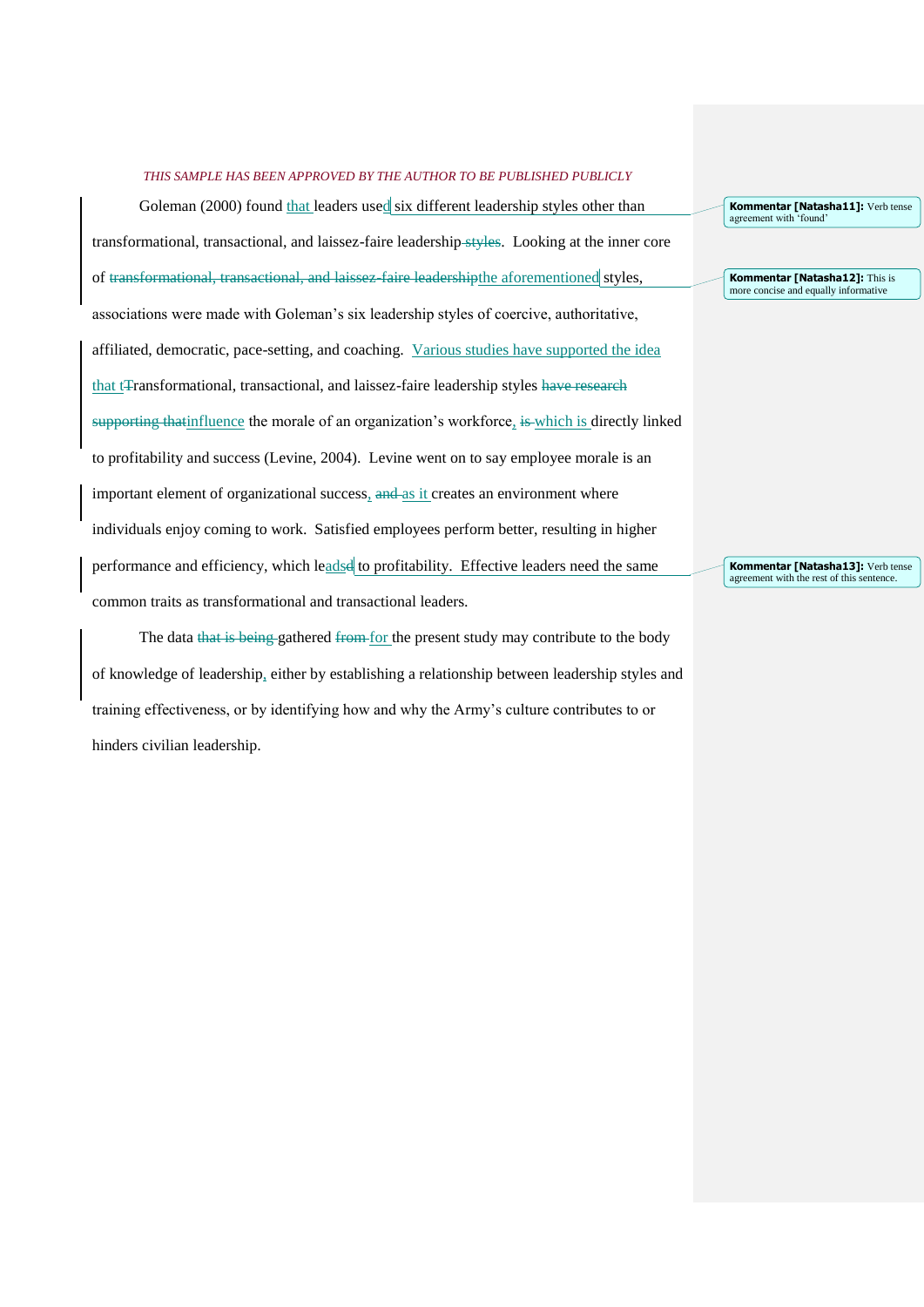# **First portion of your unedited version:**

## **Background**

The transformation of the Army civilian workforce into the 21st century requires the development of leaders who play an integral role in executing the Army's goals and mission. Shamir, House and, Arthur (1993), argues that transformational leadership affects the follower's self-concept by heightening self-esteem and self- worth and results in personal commitment to leader and mission, self-sacrificial behavior, organizational commitment, and task significance. If civilian employees are to succeed as leaders, training and education must continue throughout an entire career in order to keep up with the changes that occur as the Army continuously transforms (Department of the Army, 2006b).

Transformational leadership development plays an integral part in the growth of the Department of the Army civilian workforce. Transformational leadership allows for the unification of Army's mission and vision statement to create a synergy not just for senior leaders but also employees. The CES Policy (2006) states:

The complexities of the 21st century security environment require more of Army leaders at all levels. As we have seen in Iraq, Afghanistan, Korea, Europe, across the Americas, and in peace enforcement operations around the world, the actions of leaders can have strategic consequences. To be effective today and tomorrow, we are growing a new breed of leader - one more akin to a pentathlete, who is able rapidly transition between complex tasks with relative ease (p. 4.).

The rapid transformation of the Army requires leaders to act and become more proficient and decisive in decision making processes. With a shift in the Army's transformation paradigm, "Army civilians will become multi-skilled leaders civilian leaders of the 21st Century who personify the warrior ethos in all aspects, from war-fighting support to statesmanship, to business management" (Army Management Staff College, 2009, para. 2).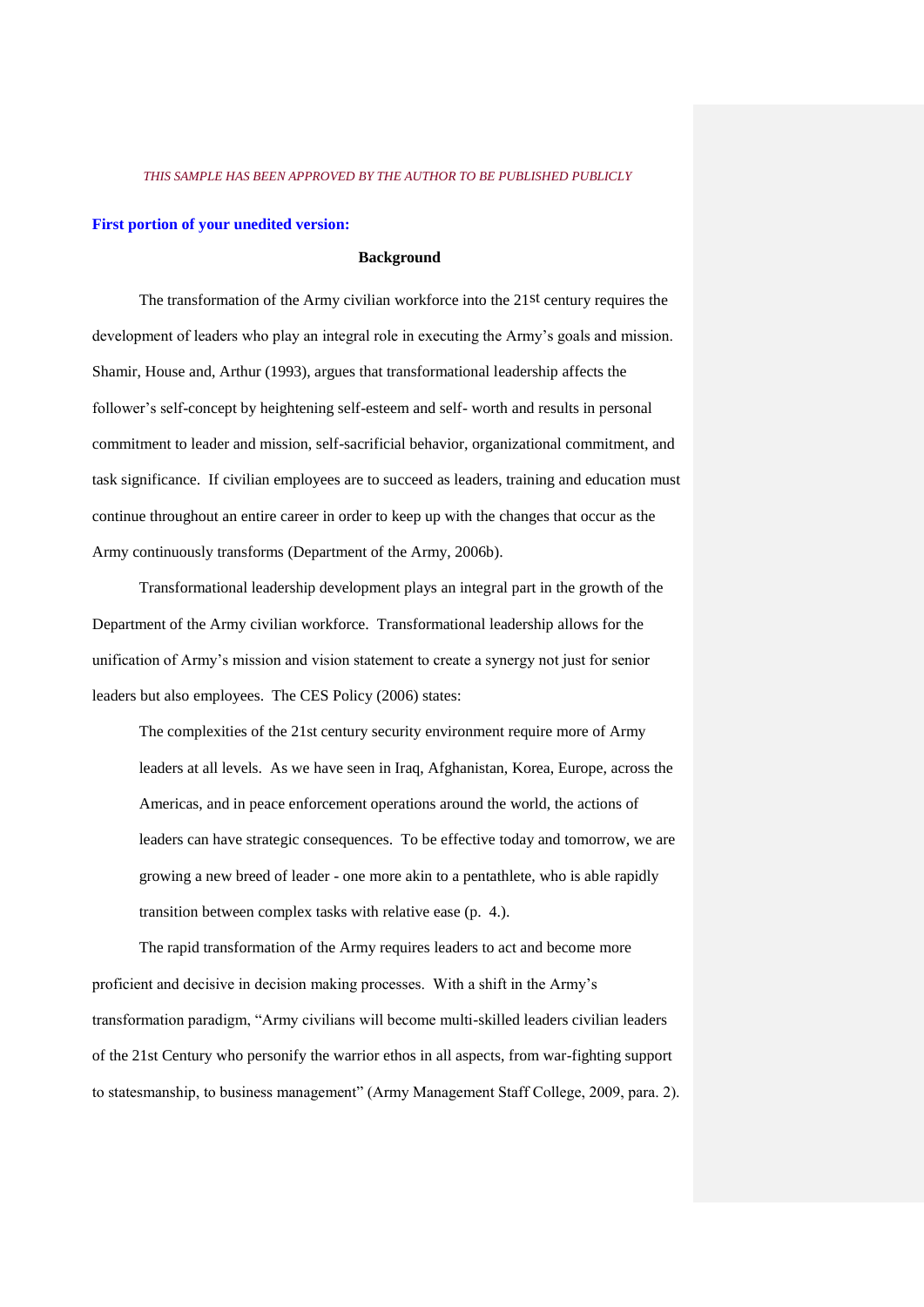The background for this study focuses on the effectiveness of the CES on transformational leadership development within the Department of the Army civilian workforce. The need to reinforce management attitudes in employing strategies and resources to better support and develop professional and the current and future needs of the Army civilian workforce allows the Department of the Army to meet the current and future challenges of the transformational Army. In addition, the CES within the Department of the Army civilian workforce enhances emerging opportunities and promotional advancement of current and future transformational leaders. McNamara (2006) states "Effective management development programs help students (learners) take a system's view of their organizations, including review of how major functions affect each other. Assignments include recognizing and addressing effects of one action on their entire organization" (Management Development Planning, para. 5).

### **Second portion of your unedited version:**

# **Significance of Study to the Field of Leadership**

A wide range of studies have been conducted in the field of transformational leadership in a non-military organization. These have resulted in a significant number of theories explaining how and why the effectiveness of leaders varies (Hunt, Dodge, & Wong, 1999). Bennis and Thomas (2002) found the most reliable indicators and predictors of true leadership were an individual's ability to find meaning in a negative event and to learn from even the most trying circumstances. Bennis and Thomas discussed participative leadership as a movement that continues to influence the shape of workplaces around the world. According to Bass (1990), participative leadership is an element of transformational and transactional leadership styles.